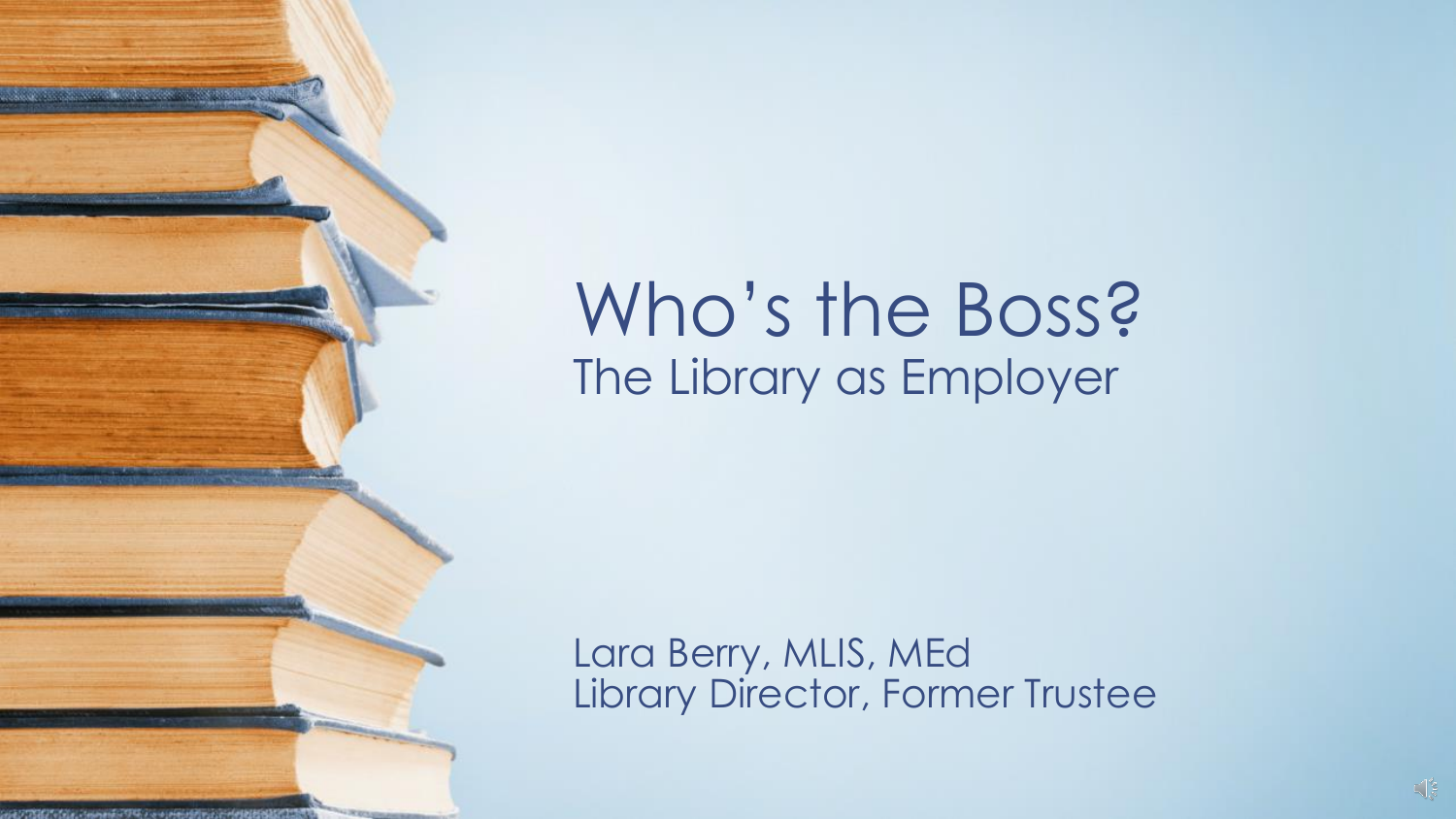# Table of Contents

- Director as Employee
- Board of Trustees as Employer
- Board Responsibilities
- Federal Statutes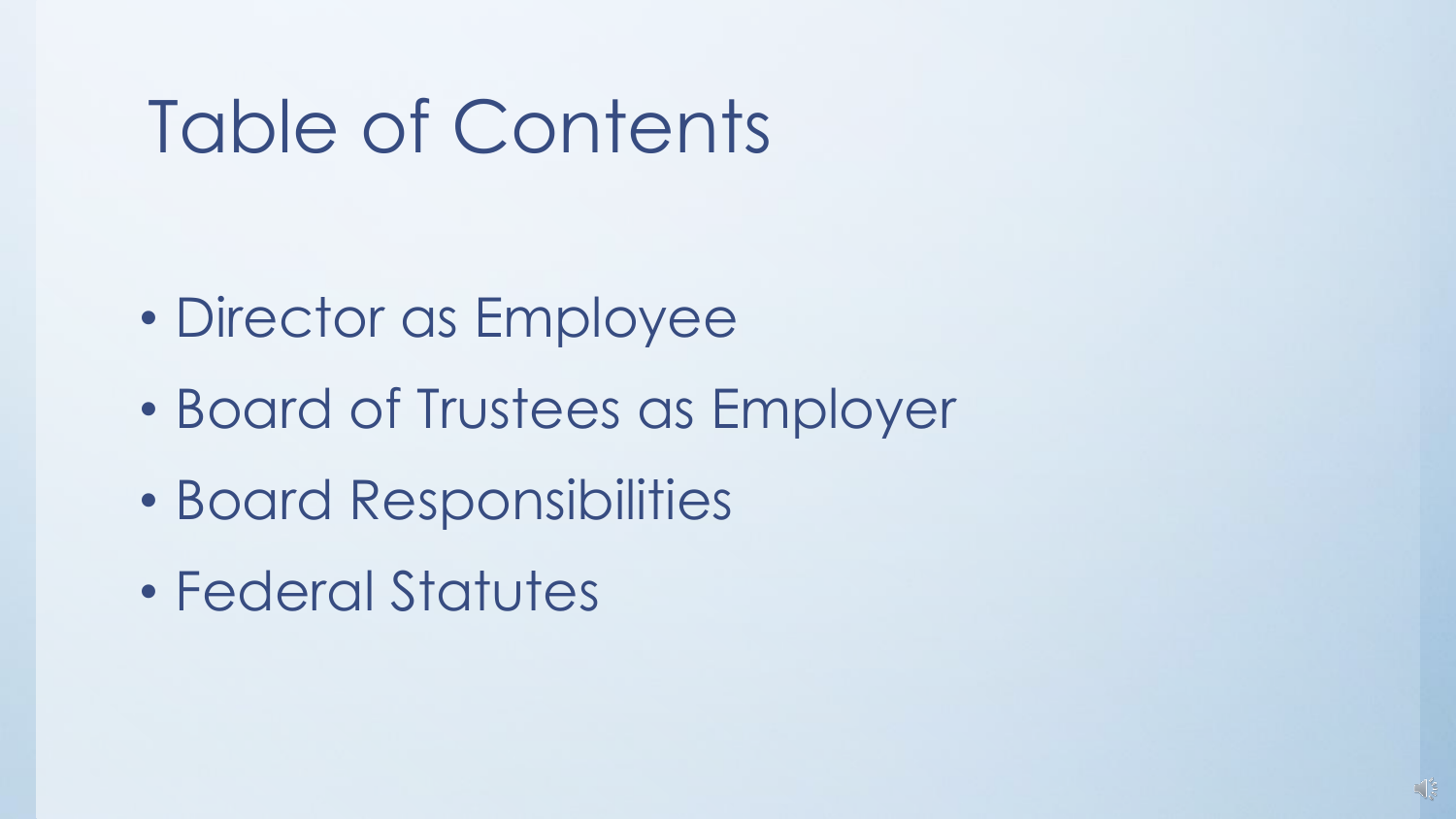### Director as Employee: RSAs

• RSA 202-A: 15

The librarian shall have education of sufficient breadth and depth to give leadership in the use of books and related materials. The librarian shall be appointed by the board of library trustees for a term of office agreed to at the time of employment and until a successor is appointed and qualified.

• RSA 202-A:16

In addition to any other duties which the librarian may be delegated from time to time, the public librarian shall: I. Serve as the administrative officer of the public library; II. Recommend to the board of library trustees the appointment of all employees.

• RSA 202-A: 17 Library employees are not At- Will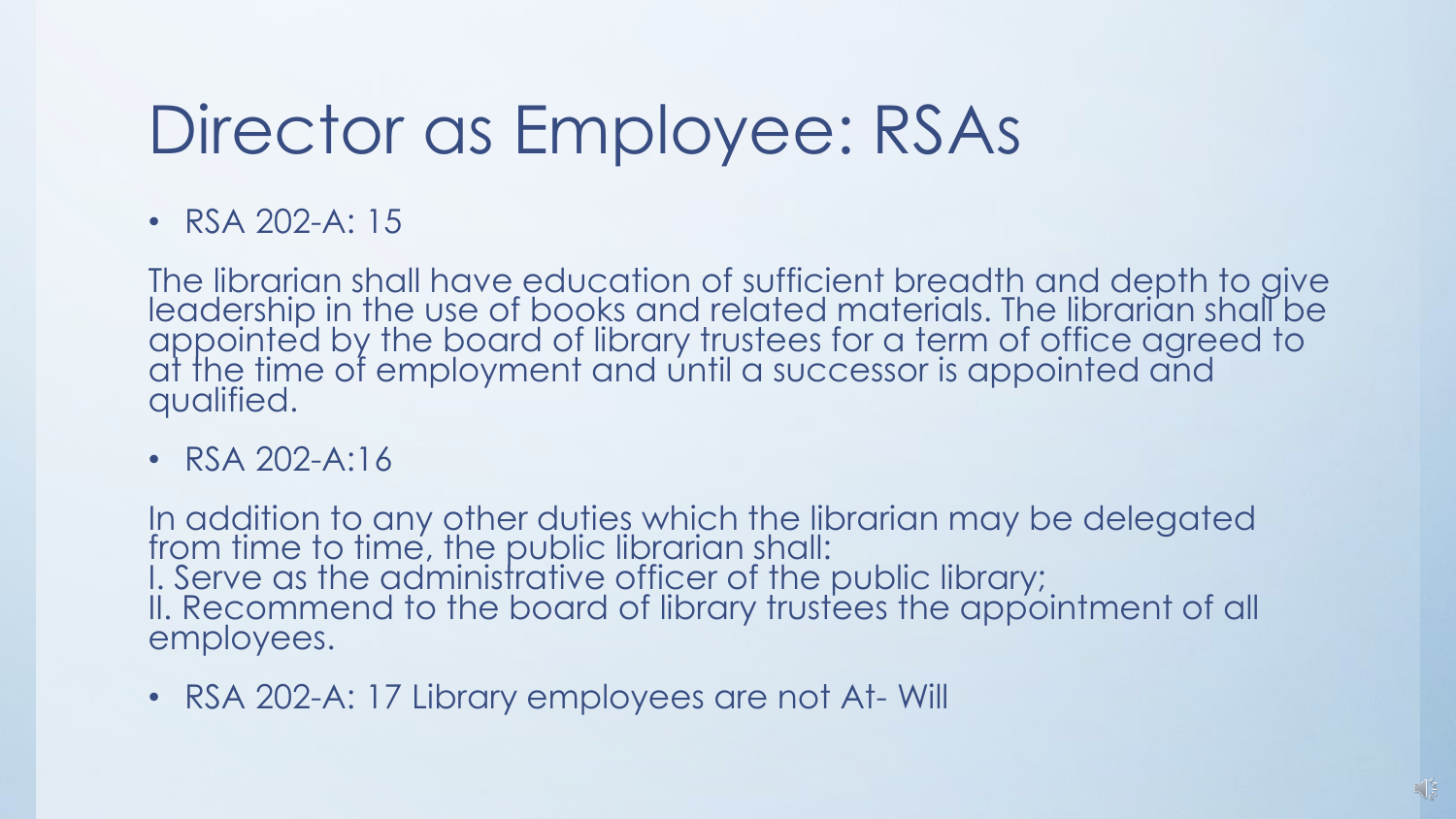#### Director as Employee, cont.

• RSA 202-A: 17

"No employee of a public library shall be discharged or removed from office except by the library trustees for malfeasance, misfeasance, or inefficiency in office, or incapacity or unfitness to perform the employee's duties."

- Notice and the opportunity for a public hearing must be provided (Public hearing is the choice of the employee)
- Library staff are not "At Will" employees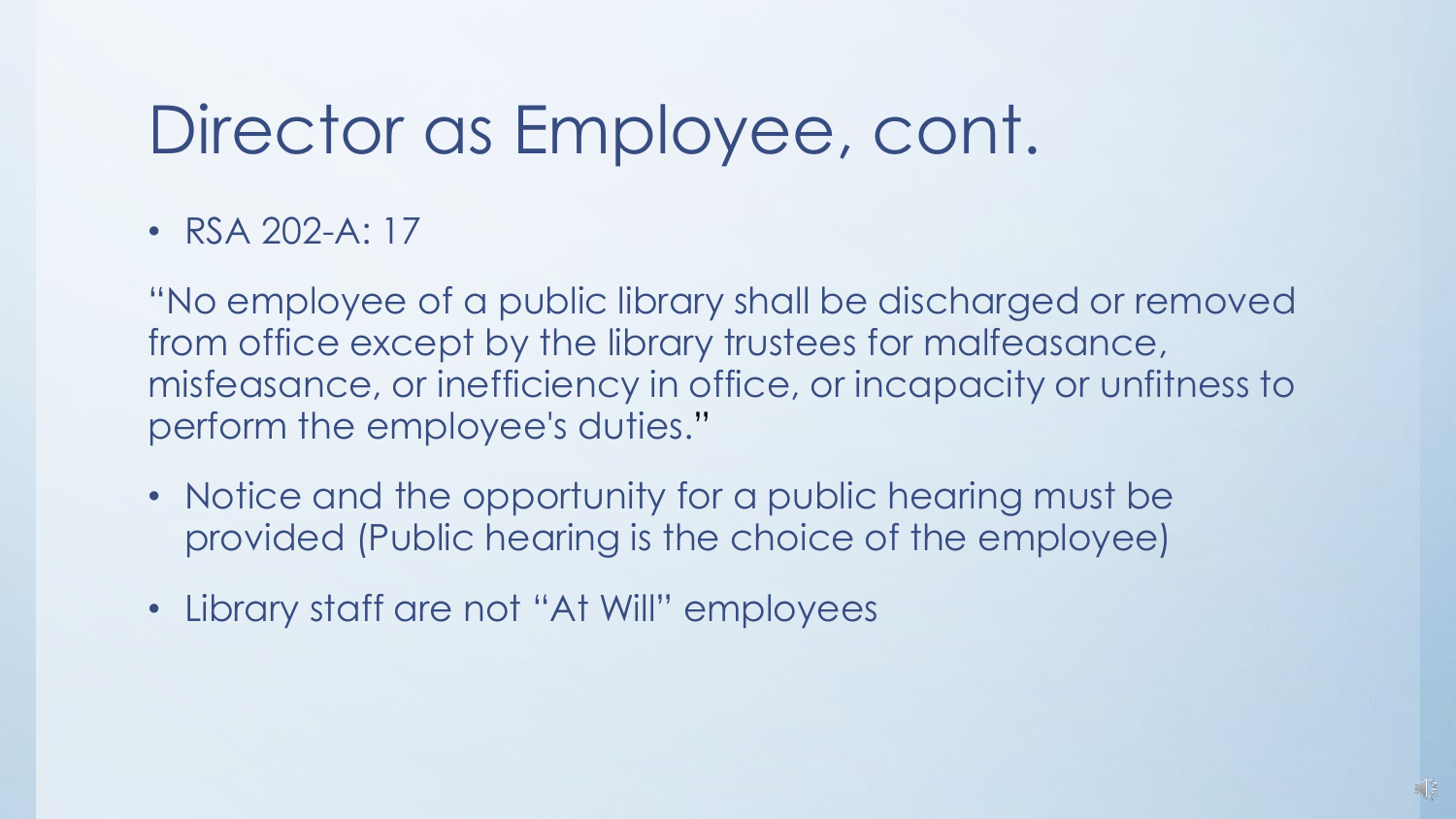# Director as Employee

- Job Description
- Interview/ Hiring Process
- Contract
- Evaluation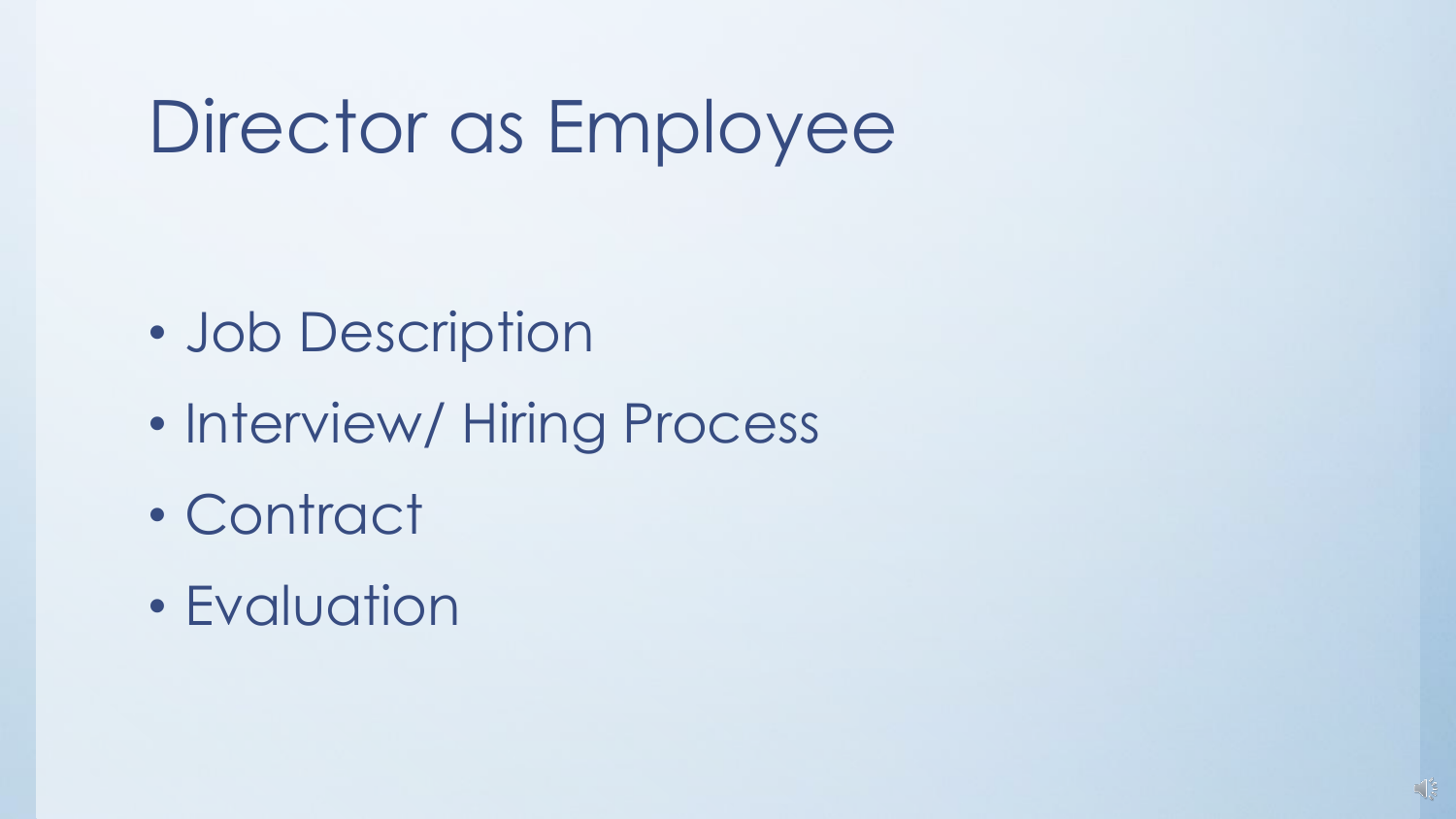# **Contract**

- Term of Office
- Part Time/ Full Time
- Salaried Exempt/ Non-Exempt
- Rate of Pay
- Benefits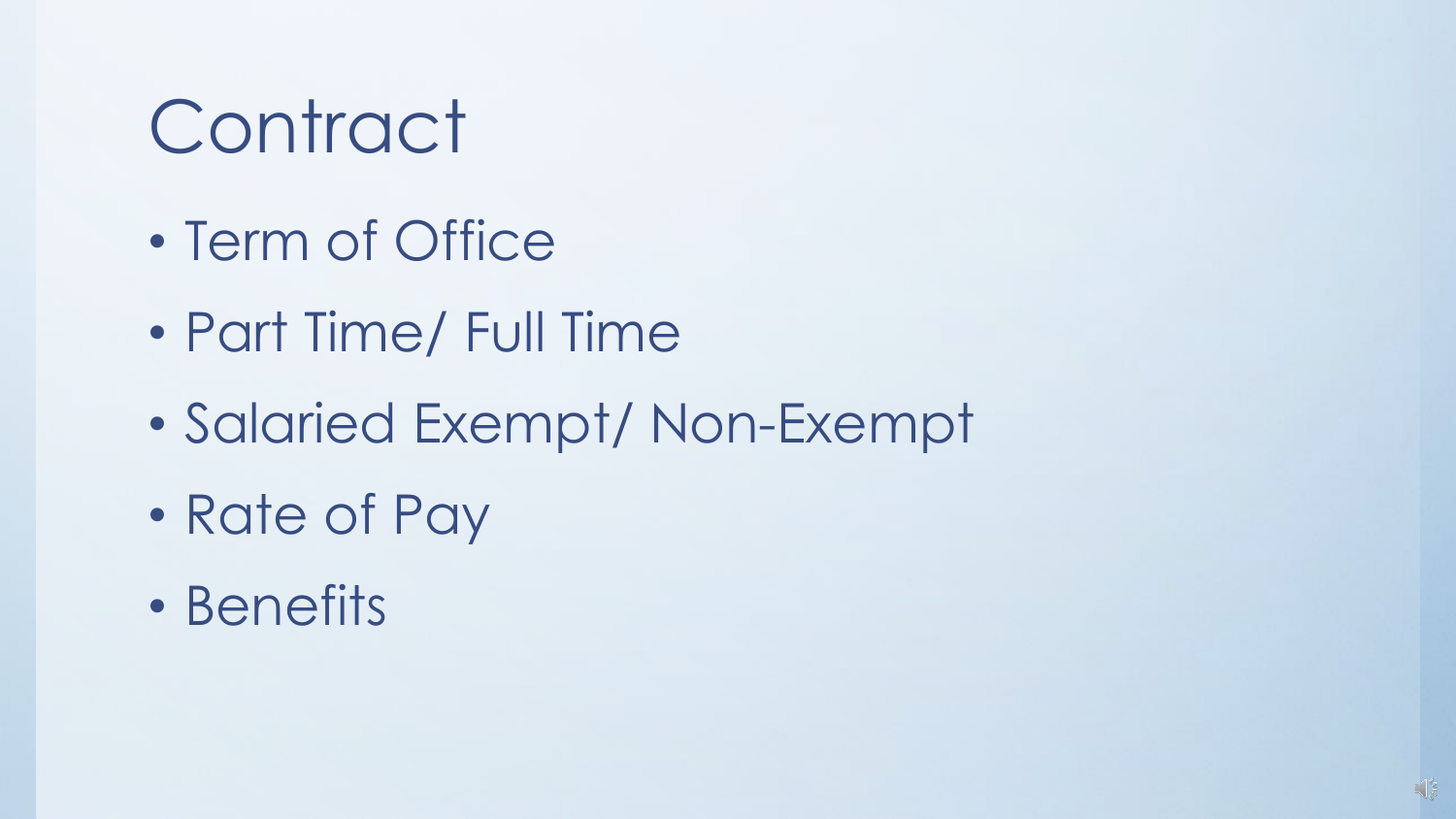## Board of Trustees as Employer

• RSA 202-A:6

The library trustees shall have the entire custody and management of the public library and of all the property of the town relating thereto, including appropriations held pursuant to RSA 202-A:11, III, but excepting trust funds held by the town.

• NH Supreme Court, Town of Littleton vs. Kathryn Taylor, 138 NH 419

Boards of Trustees set employment policies, NOT Selectboard.

• Payroll

Library employees may receive payroll through the town but they are not town employees.

• Board of Trustees may be described as Selectboard of the library.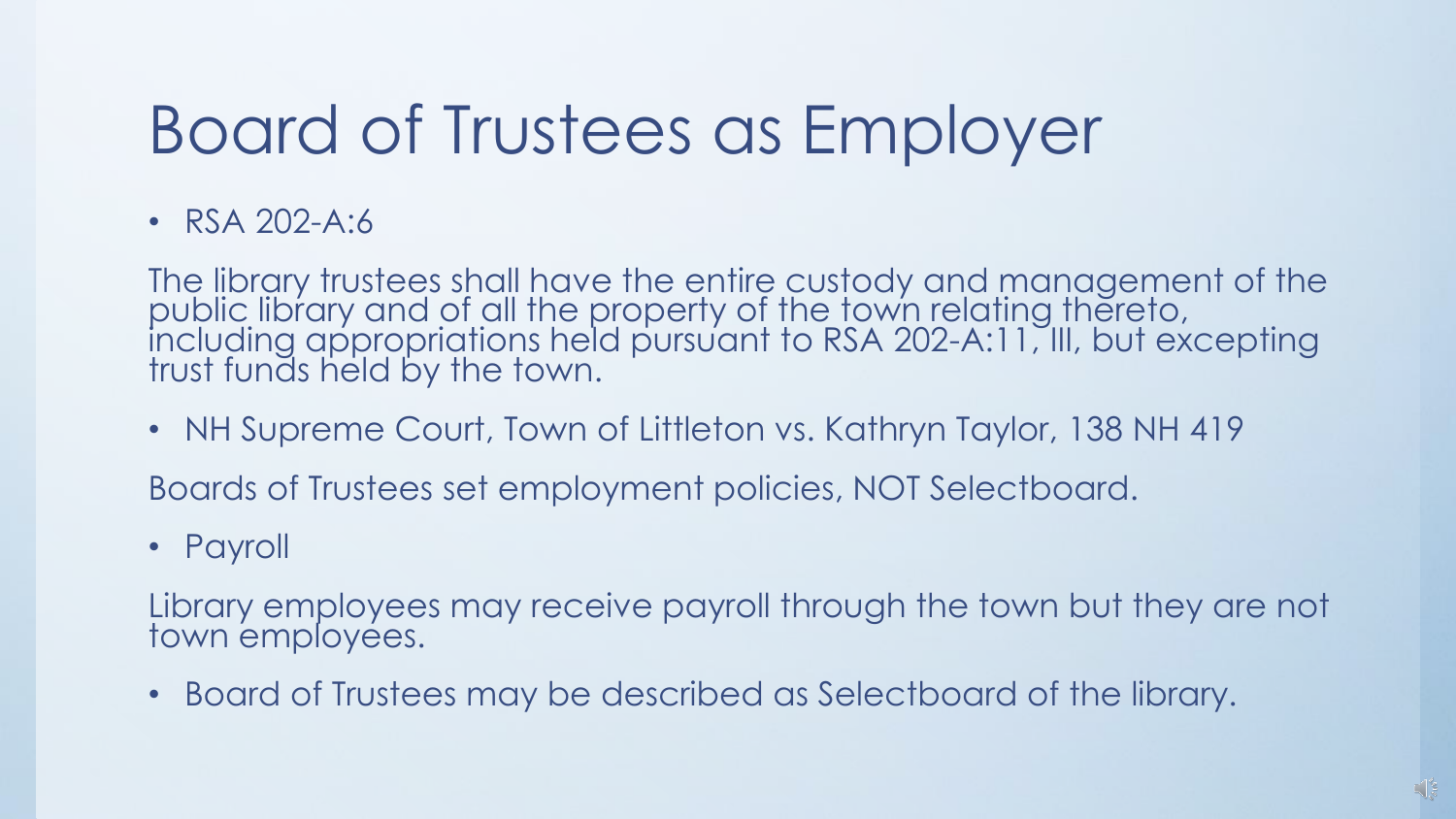### Board Responsibilities

- Minimum 3 board members, always odd number
- Up to 3 Alternates permissible
- Responsibilities Unique to the board:
- --Adopt bylaws and policies
- --Grant non-resident privileges
- --Prepare budget and expend funds
- --Hire/Fire employees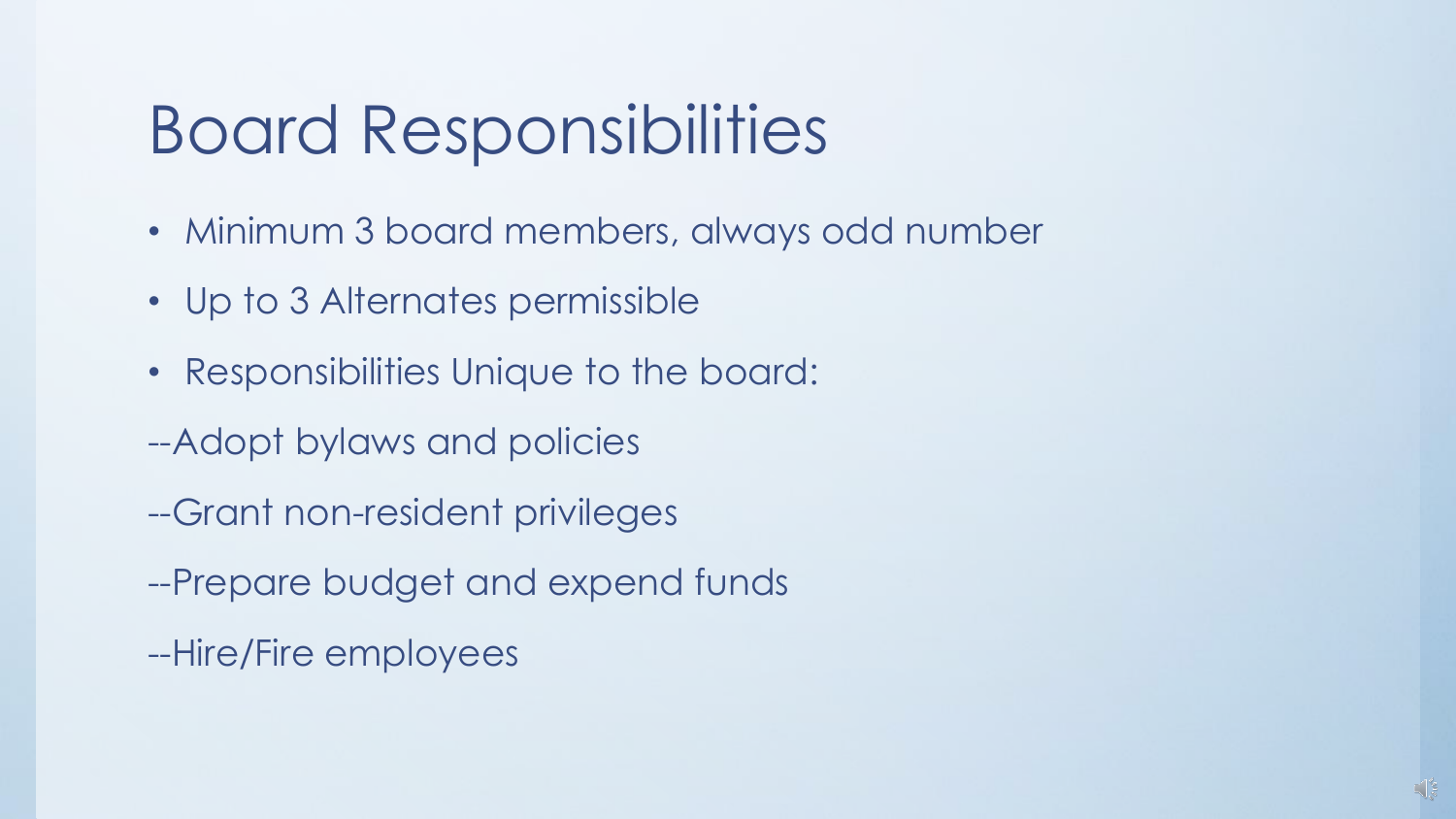### Board Responsibilities, cont.

- Power resides in majority.
- One trustee has no standing to make demands of the director.
- Unique management circumstance: Trustees supervise work they likely have never done.
- Well-researched and frequently reviewed policies are essential.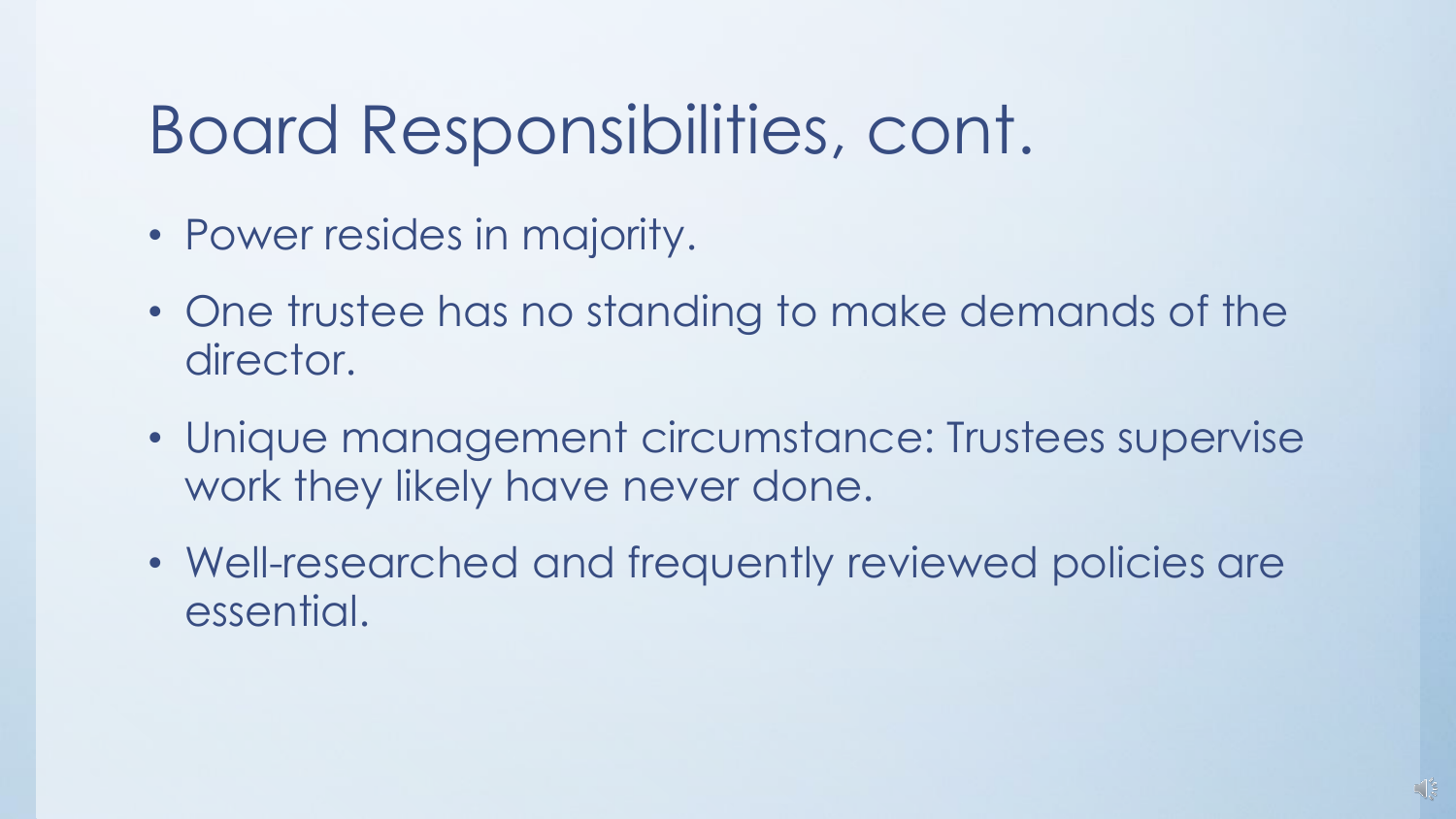### Policies

- Serve as guidelines for director.
- Boards create policy with input from the director.
- Directors manage the library within boundaries set by policy.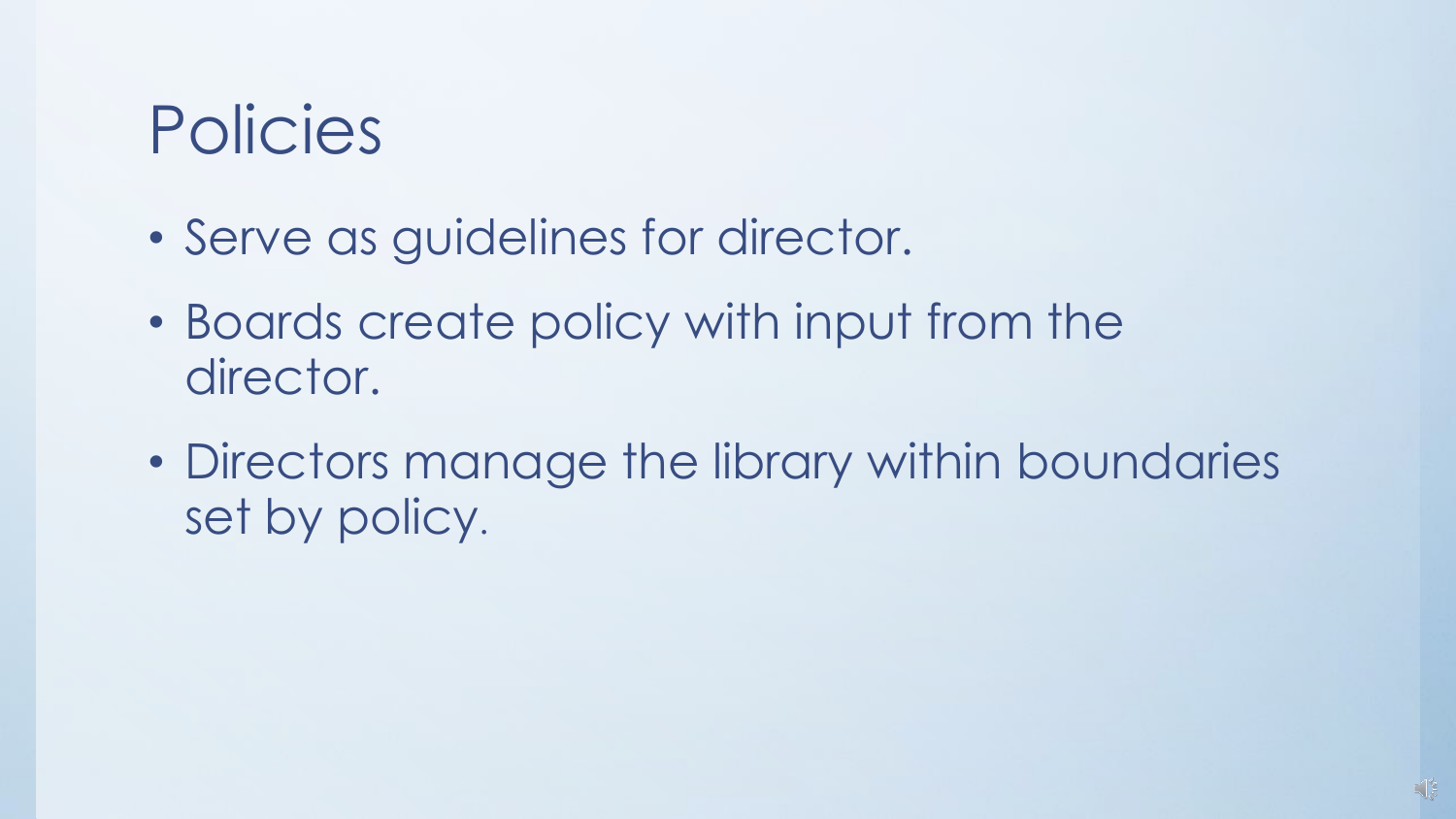# NH Employment **Statutes**

- Worker's Compensation Law (obtain from insurance carrier)
- Protective Legislation Law
- Criteria to Establish an Employee or Independent Contractor
- NH Minimum Wage Law
- Whistleblower's Protection Act, Rights and Remedies RSA 275-E
- Worker's Right to Know Act, RSA 277-A
- Equal Pay, RSA 275:37

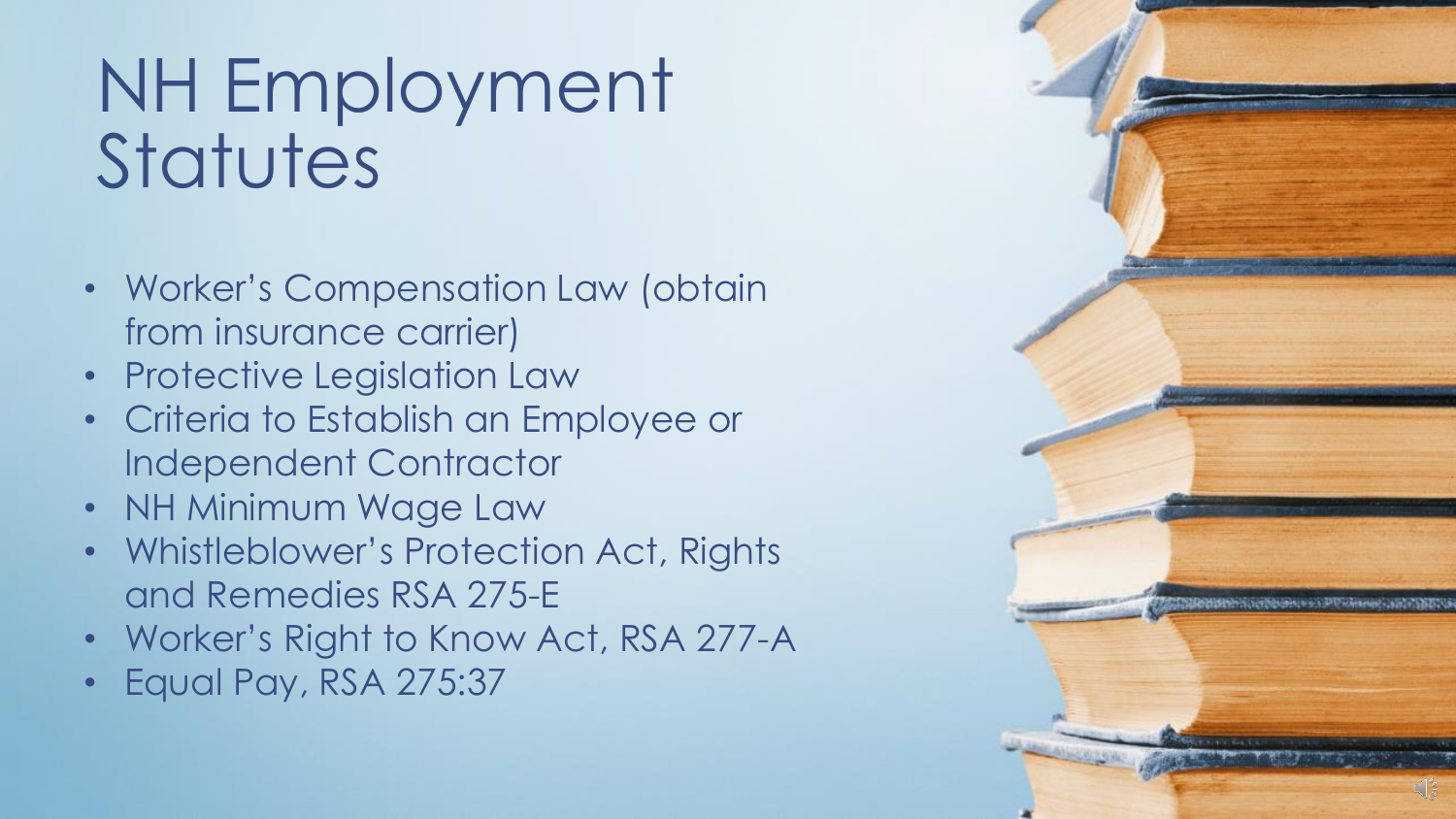# Federal Employment **Statutes**

- Employee Polygraph Protection Act
- Fair Labor Standards Act
- Family and Medical Leave Act
- USERRA
- Any others if Federal contracts or **Subcontracts**